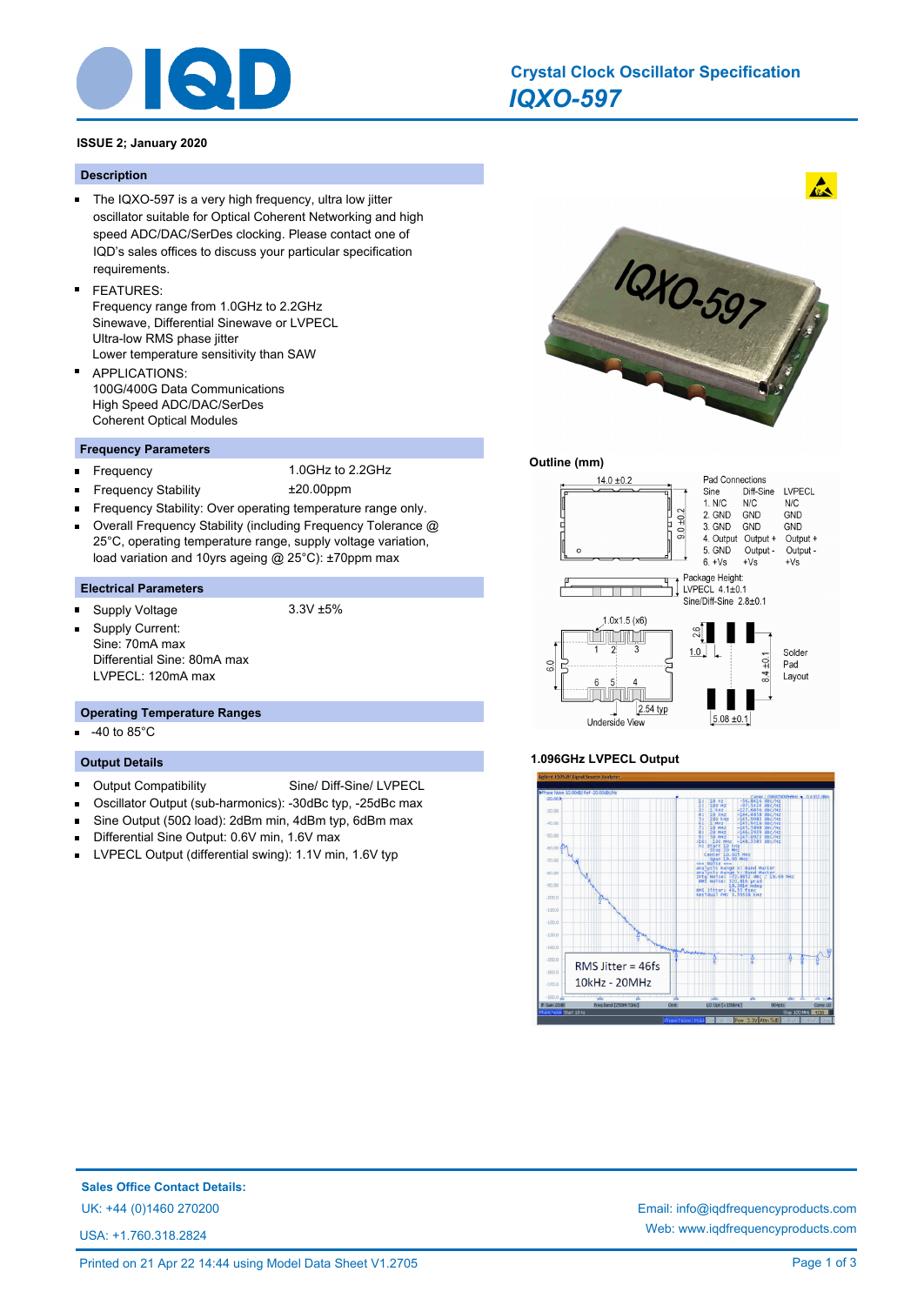

#### **Noise Parameters**

 $\blacksquare$ 

Phase Noise (1.096GHz LVPECL, typ @ 3.3V, 25°C): -97dBc/Hz @ 100Hz -127dBc/Hz @ 1kHz -144dBc/Hz @ 10kHz -146dBc/Hz @ 100kHz -146dBc/Hz @ 1MHz -145dBc/Hz @ 10MHz  $\blacksquare$ Phase Noise (2.193GHz Sine, typ @ 3.3V, 25°C): -83dBc/Hz @ 100Hz -104dBc/Hz @ 1kHz -125dBc/Hz @ 10kHz -149dBc/Hz @ 100kHz -149dBc/Hz @ 1MHz -149dBc/Hz @ 10MHz Phase Jitter: Sine: 12kHz to 20MHz: 15fs RMS typ @ 2.193GHz LVPECL 10kHz to 20MHz: 46fs RMS min @ 1.096GHz

### **Environmental Parameters**

- $\blacksquare$ Mechanical Shock: JESD22-B104, Condition B: Half sine-wave acceleration of 1500G peak amplitude, 0.5ms duration, 5 shocks in 6 axis (total 30 shocks).
- $\blacksquare$ Vibration: JESD22-B103, Section 4.2.2: 20G peak acceleration for 4mins per sweep, 4 sweeps in each of the 3 orientations, tested from 20-2000Hz.

# **Compliance**

 $\blacksquare$ 

- RoHS Status (2015/863/EU) Compliant  $\blacksquare$ 
	- REACh Status **Compliant**
- MSL Rating (JDEC-STD-033): 1  $\blacksquare$

#### **Packaging Details**

Pack Style: Reel Tape & reel in accordance with EIA-481-D Pack Size: 1,000

#### **2.193GHz Sine Output**



**Sales Office Contact Details:** UK: +44 (0)1460 270200 Email: info@iqdfrequencyproducts.com

USA: +1.760.318.2824

Web: www.iqdfrequencyproducts.com